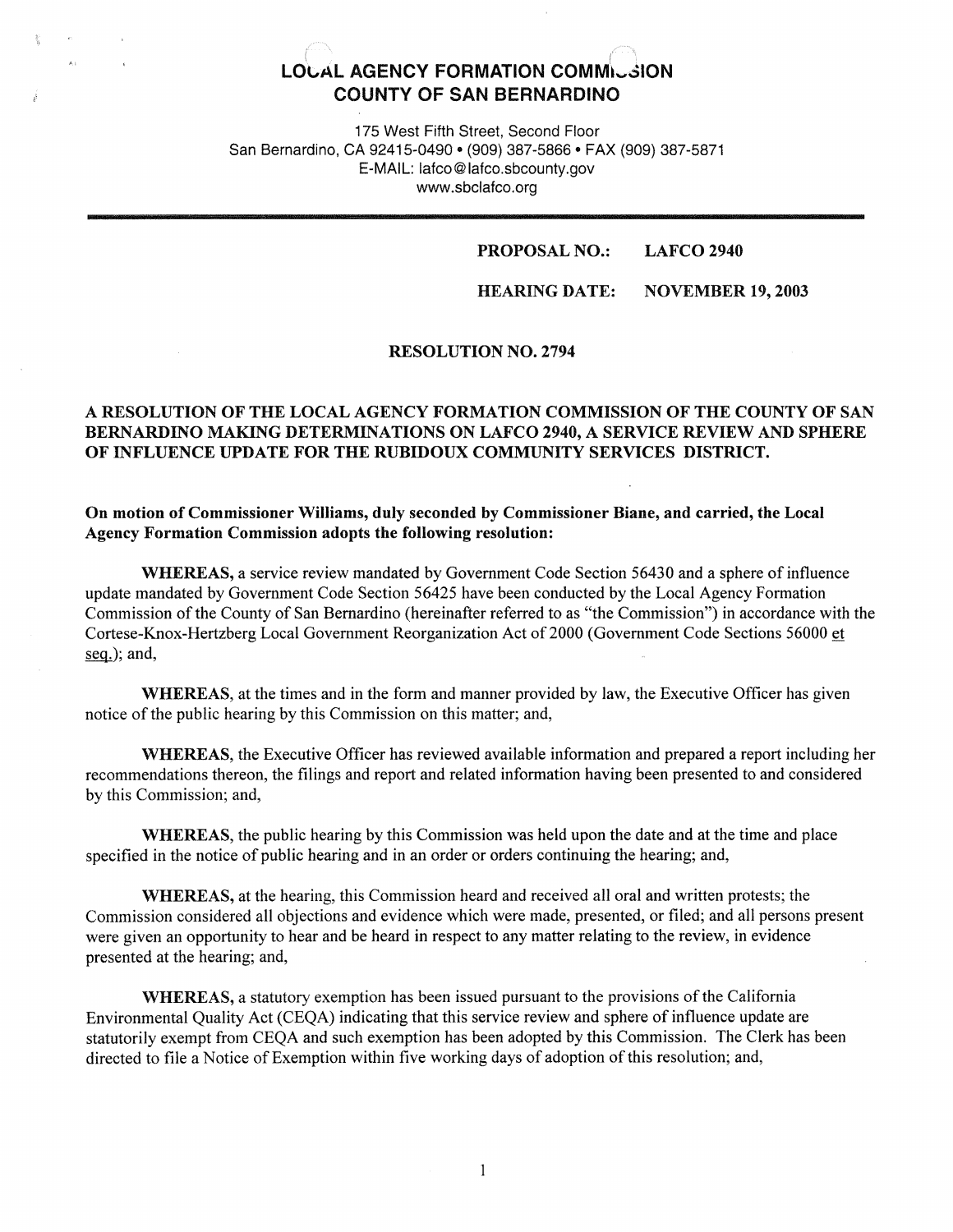# **RESOLUTION NO. 2794**

**WHEREAS,** based on presently existing evidence, facts, and circumstances filed with the Local Agency Formation Commission and considered by this Commission, it is determined that the sphere of influence for the Rubidoux Community Services District (RCSD) should be affirmed as it currently exists, as more specifically described on Exhibits "A" and "A-1" attached to this resolution; and,

**WHEREAS,** the following findings are made in conformance with Government Code Section 56430 and local Commission policy:

#### 1. **Infrastructure Needs and Deficiencies.**

The District has adopted a Sewer Master Plan that addresses this issue for the area within San Bernardino County as well as the District's service area within Riverside County. This document is on file in District offices for public review. No specific issues relevant to this factor were identified by the District.

### 2. **Growth and Population.**

The District provides service to approximately 127 acres within its 204 acre sphere of influence within San Bernardino County. The area is designated for commercial and industrial development, so no population growth is anticipated.

#### 3. **Financing Opportunities and Constraints.**

The District is primarily funded through user fees and charges and its share of the general property tax levy transferred at the time of its annexation within San Bernardino County. Service upgrades are achieved through the use of Mello-Roos funding, developer fees and user charges.

#### 4. **Cost Avoidance Opportunities.**

The District maintains automatic and mutual aid agreements with neighboring jurisdictions. In addition, it contracts with the County of Riverside (California Department of Forestry) for fire services. The District's current charge for sewer collection is \$15.50 per EDU monthly.

#### 5. **Rate Restructuring.**

The RCSD has not identified any relevant issues associated with this factor of review.

### 6. **Opportunities for Shared Facilities.**

The RCSD is a member of the Regional Wastewater Treatment Plant owned by the City of Riverside. The District is a part of CFD 89-1 formed for funding of infrastructure in the Agua Mansa Industrial Corridor Specific Plan area.

#### 7. **Government Structure Options.**

None provided.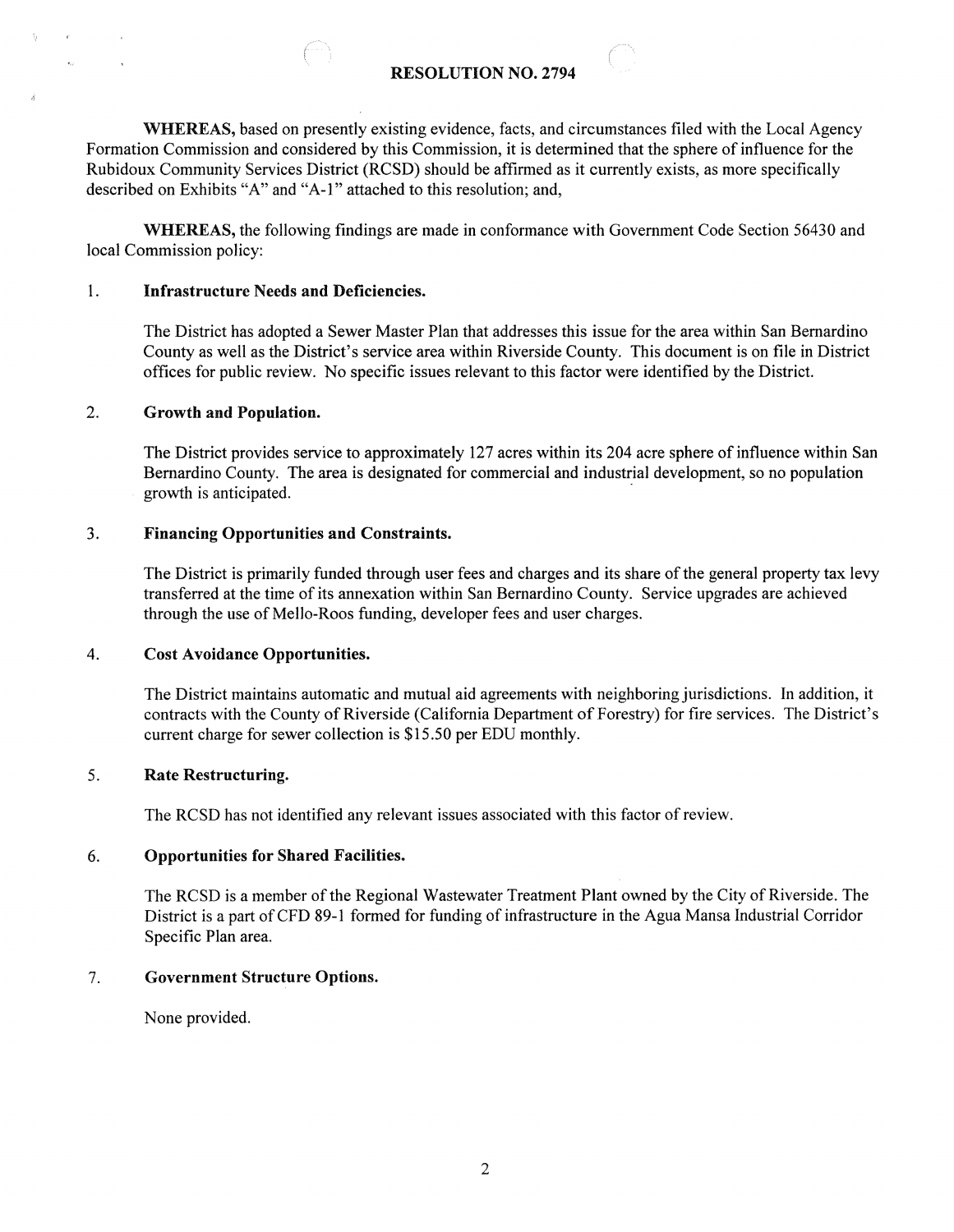

### **8. Management Efficiencies.**

The RCSD indicates that it holds budget workshops to provide for public involvement. This process includes a review of historic and projected revenues and expenditures.

# 9. **Local Accountability and Governance.**

The District is governed by a five-member Board elected at large. The District is in the process of developing a website, and conforms to provisions of the Brown Act requiring open meetings. No other relevant issues concerning this factor have been identified; and,

**WHEREAS,** the following findings are made in conformance with Government Code Section 56425 and local Commission policy:

# 1. **PRESENT AND PLANNED LAND USES**

The area within the District sphere of influence has been designated for industrial use. This sphere of influence update and service review have no potential to change present or planned land uses within the District sphere, since no changes to the sphere of influence are contemplated.

# 2. **PRESENT AND PROBABLE NEED FOR PUBLIC FACILITIES AND SERVICES** IN **IBE AREA**

No changes to the District sphere of influence are proposed or contemplated through this review. The District has adopted a master plan for service which addresses this issue, and is on file in the District offices.

# 3. **PRESENT CAPACITY OF PUBLIC FACILITIES AND ADEQUACY OF PUBLIC SERVICES PROVIDED**

No changes to the District sphere of influence are proposed or contemplated through this review. The District has adopted a master plan for service which addresses this issue, and is on file in the District offices.

# 4. **COMMUNITIES OF INTEREST IN THE AREA**

No changes to the District sphere of influence are proposed or contemplated through this review. The Commission therefore determines that this factor of determination is not relevant to this review, as permitted by Government Code Section 56425.

# 5. **OTHER FINDINGS**

- A. Notice of this hearing has been published as required by law in The Sun, a newspaper of general circulation in the area. As required by state law, individual notification was provided to affected and interested local agencies, County departments, and those individuals wishing mailed notice.
- B. Comments from landowners and any affected local agency have been reviewed and considered by the Commission in making its determination; and,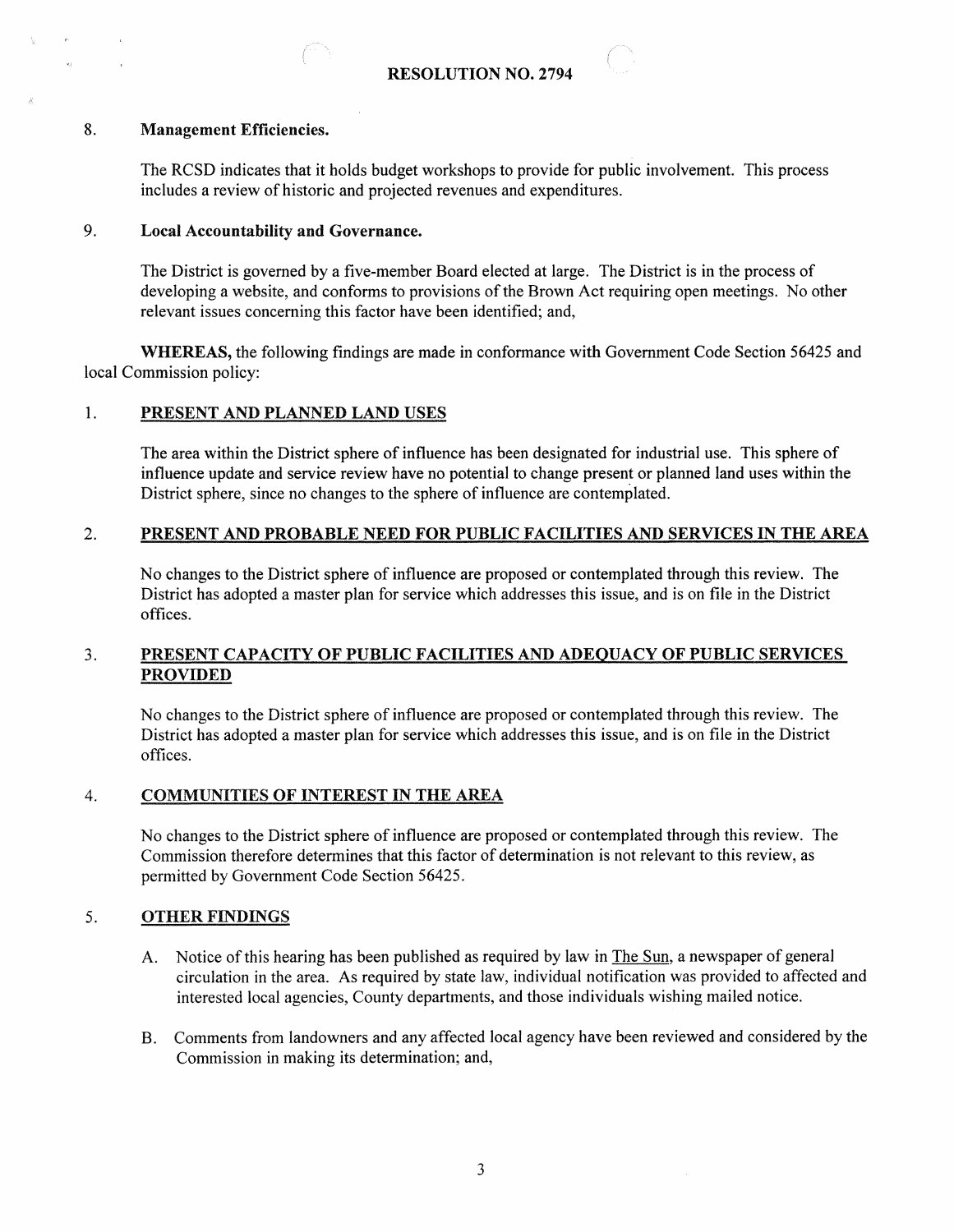# **RESOLUTION NO. 2794**

WHEREAS, the functions and services for the RCSD are determined by the Riverside County Local Agency Formation Commission and they are not included in the Rules and Regulations affecting the functions and services of Special Districts (originally adopted on November 10, 1976) of this Commission;

WHEREAS, having reviewed and considered the findings as outlined above, the Commission affirms and upholds the sphere of influence for the Rubidoux Community Services District as it currently exists, and is depicted on Exhibits "A" and "A-1" attached to this resolution.

**NOW, THEREFORE, BE IT RESOLVED** by the Local Agency Formation Commission of the County of San Bernardino, State of California, that this Commission shall consider the territory described on the attached Exhibits "A" and "A-1" as being within the sphere of influence of the Rubidoux Community Services District, it being fully understood that establishment of such a sphere of influence is a policy declaration of this Commission based on existing facts and circumstances which, although not readily changed, may be subject to review and change in the event a future significant change of circumstances so warrants.

**BE IT FURTHER RESOLVED** that the Local Agency Formation Commission of the County of San Bernardino, State of California, does hereby determine that the Rubidoux Community Services District shall indemnify, defend, and hold harmless the Local Agency Formation Commission of the County of San Bernardino from any legal expense, legal action, or judgment arising out of the Commission's affirmation of this sphere of influence, including any reimbursement of legal fees and costs incurred by the Commission.

THIS ACTION APPROVED AND ADOPTED by the Local Agency Formation Commission of the County of San Bernardino by the following vote:

AYES: COMMISSIONERS: Bagley, Biane, Colven, Pearson, Smith, Williams

**NOES: COMMISSIONERS: None** 

**ABSENT: COMMISSIONERS: Postmus** 

 $\lambda$ ) ss.

**STATE OF CALIFORNIA** 

**COUNTY OF SAN BERNARDINO**  $\lambda$ 

I, KATHLEEN ROLLINGS-McDONALD, Executive Officer of the Local Agency Formation Commission of the County of San Bernardino, California, do hereby certify this record to be a full, true, and correct copy of the action taken by said Commission, by vote of the members present, as the same appears in the Official Minutes of said Commission at its meeting of November 19, 2003.

DATED: November 19, 2003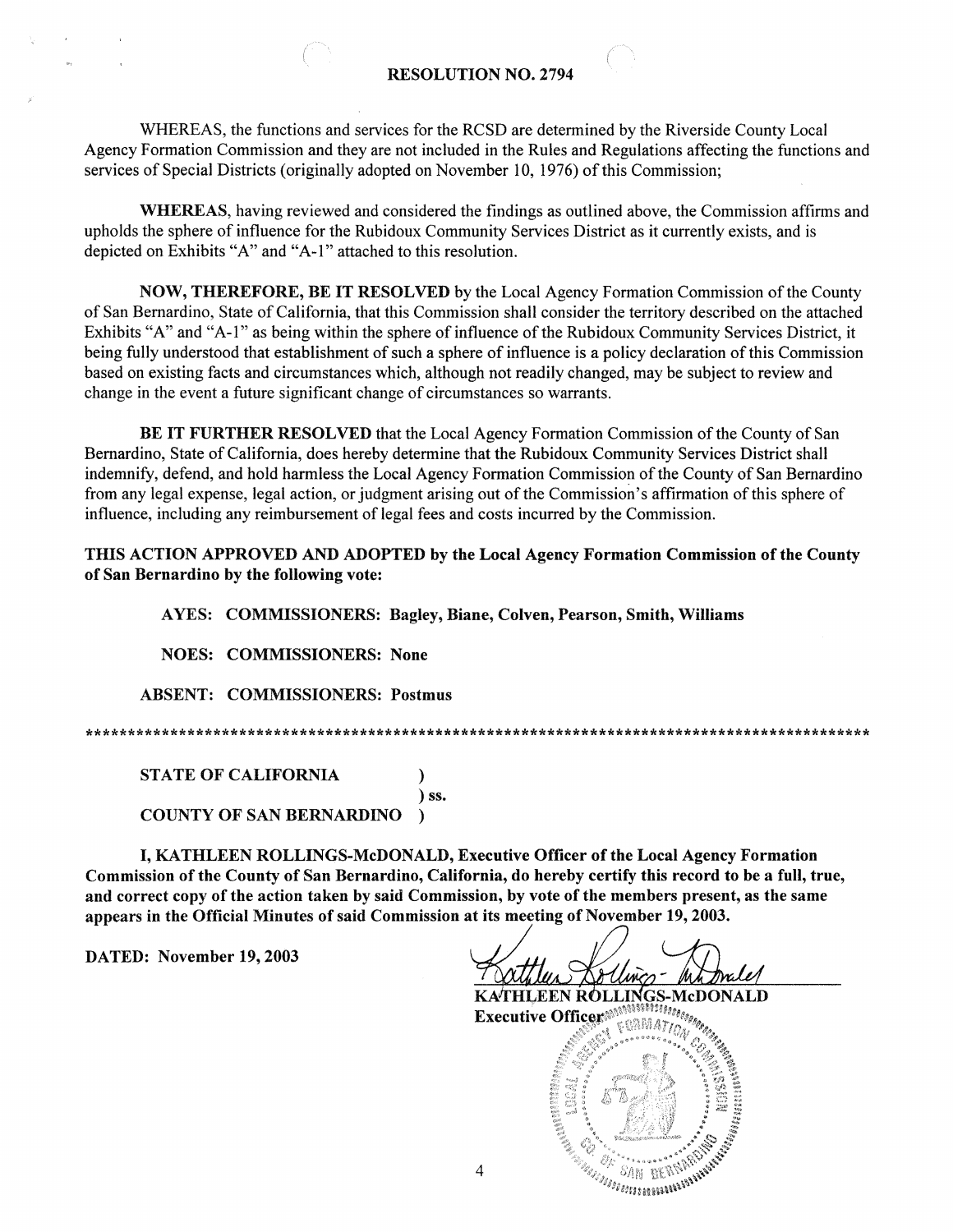KDIEGED

STEWART

INCORPORATED

 $\bigcirc$ Revised Legal:#1

Page 1 of 3

#### SPHERE OF INFLUENCE REVIEW TO RUBIDOUX COMMUNITY SERVICES DISTRICT LAFCO NO. 2548

Lots l through 5 of RIVINO HEIGHTS BLOCK 3 as shown by map on file in Map Book 16 at Page 47, Records of San Bernardino County, California, and Lots 6 through 16 of RIVINO HEIGHTS BLOCK 4 as shown by map on file in Map Book 16 at pages 95 and 96, Records of San Bernardino County, California, and a portion of Lots 7 and 8 of AMENDED MAP NO. l OF RIVINO HEIGHTS as shown by map on file in Map Book 16 at Page 92, Records of San Bernardino County, California, and Lots 1 through 6 of TRACT 2138 as shown by map on file in Map Book 31 at Page 76, Records of San Bernardino County, California and being situated in Section 35, Township 1 South, Range 5 Yest and Section 2, Township 2 South, Range 5 West, San Bernardino Meridian and described more particularly as follows:

Beginning at the centerline intersection of Wilson Street and Brown Avenue as shown by said **map** of RIVINO HEIGHTS, BLOCK 3, said intersection being the southeast corner of Rubidoux Community Services District Annexation 1975-1 (Riverside County I.AFCO No.  $75-3-2$ ) on file in the office of the Local Agency Formation Commission (IAFCO), Riverside County, California;

Thence North 0°08' West along the centerline and prolongation of Brown Avenue, being the common boundary line of Riverside and San Bernardino Counties as shown on said maps of RIVINO HEIGHTS BLOCK 3 and RIVINO HEIGHTS **BLOCK 4,** a distance of 4,643.10 feet to the southwesterly corner of Lot 1 of TRACT 2138 as shown by map on file in Map Book 31 at Page 76, Records of San Bernardino County, California.

Thence North 0°12' West along the westerly line of said Lot 1, a distance of 686. 60 feet to the north quarter corner of **said**  Section 2;

Thence North 89°49'30" East along the northerly line of said Section 2, also being the centerline of County Line Road as shown by said Tract 2138, a distance of 1050.31 feet to the northeast corner of Lot 1 of said AMENDED MAP NO. 1 OF RIVINO HEIGHTS, also being the centerline intersection of County Line Road and Canal Street as shown on said map (also known as Agua Mansa Road);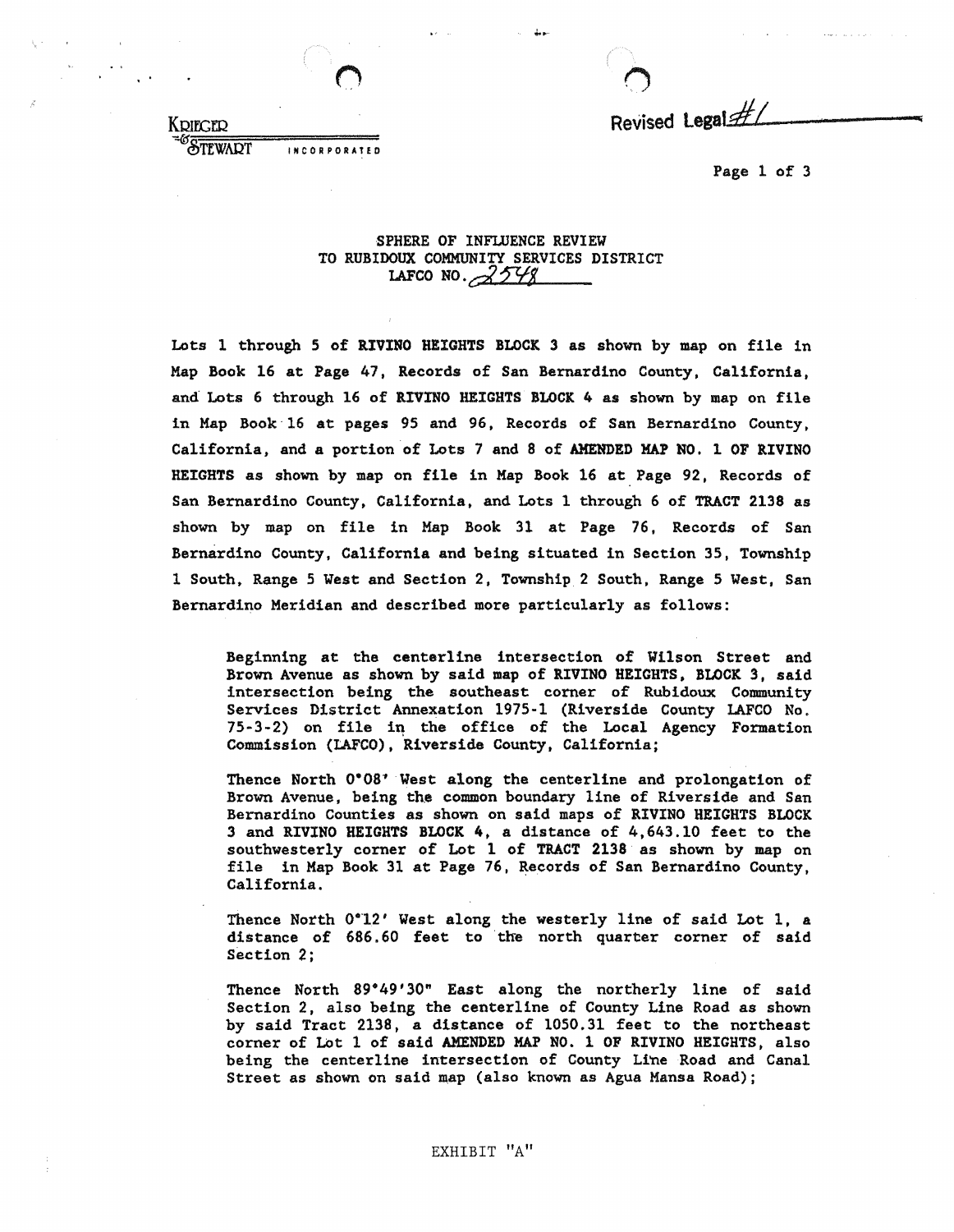Page 2 of 3

 $\lambda$ 

KRIEGER<br><sup>46</sup>Stewart INCORPORATED

> Thence North 31°53' East, along the centerline of Canal Street, a distance of 277 .6 feet as shown on said **map·** of l.IVINO HEIGHTS, BLOCK 4;

> Thence continuing along said centerline North 10°14' East, a distance of 132.5 feet to the prolongation of the northeasterly line of Lot 16 of said RIVINO HEIGHTS, BLOCK 4, the bearing of said northeasterly line being North 45•50• West:

> Thence along said prolongation and northeasterly line South 45•50• East, a distance of 98.7 feet;

> Thence South 66•59' East, a distance of 1122.3 feet to the northeasterly corner of said Lot 16;

> Thence South 16•57• West along the easterly line of said Lot 16, a distance of 100.00 feet;

> Thence South 49•45, **East, a** distance of 260.1 feet to the centerline of Rivino Heights Blvd. (vacated);

> Thence along the centerline of **said** Rivino Heights Blvd, the following courses:

Thence South 2°26' East, a distance of 400.00 feet;

Thence South 0•34• **West,** a distance of 223.7 feet;

Thence South 45°04' West, a distance of 144.8 feet;

Thence South 55•04• West, a distance of 328.45 feet;

Thence South 45•04• West, a distance of 449.8 feet;

Thence South 22•04• Vest, a distance of 259.3 feet to the centerline of Holly Street;

Thence continuing along the centerline of said Rivino Heights · Blvd. (also known as Holly Street) the following courses:

Thence South 22°04' West, a distance of 288.6 feet;

Thence South 49•26' West, a distance of 179.0 feet;

Thence South 55•10' West, a distance of 137.0 feet;

Thence South 46•44' West, a distance of 458.0 feet to the easterly prolongation of the southerly right-of-way of Primrose Street (60.00 feet wide), **said** point being an angle point in the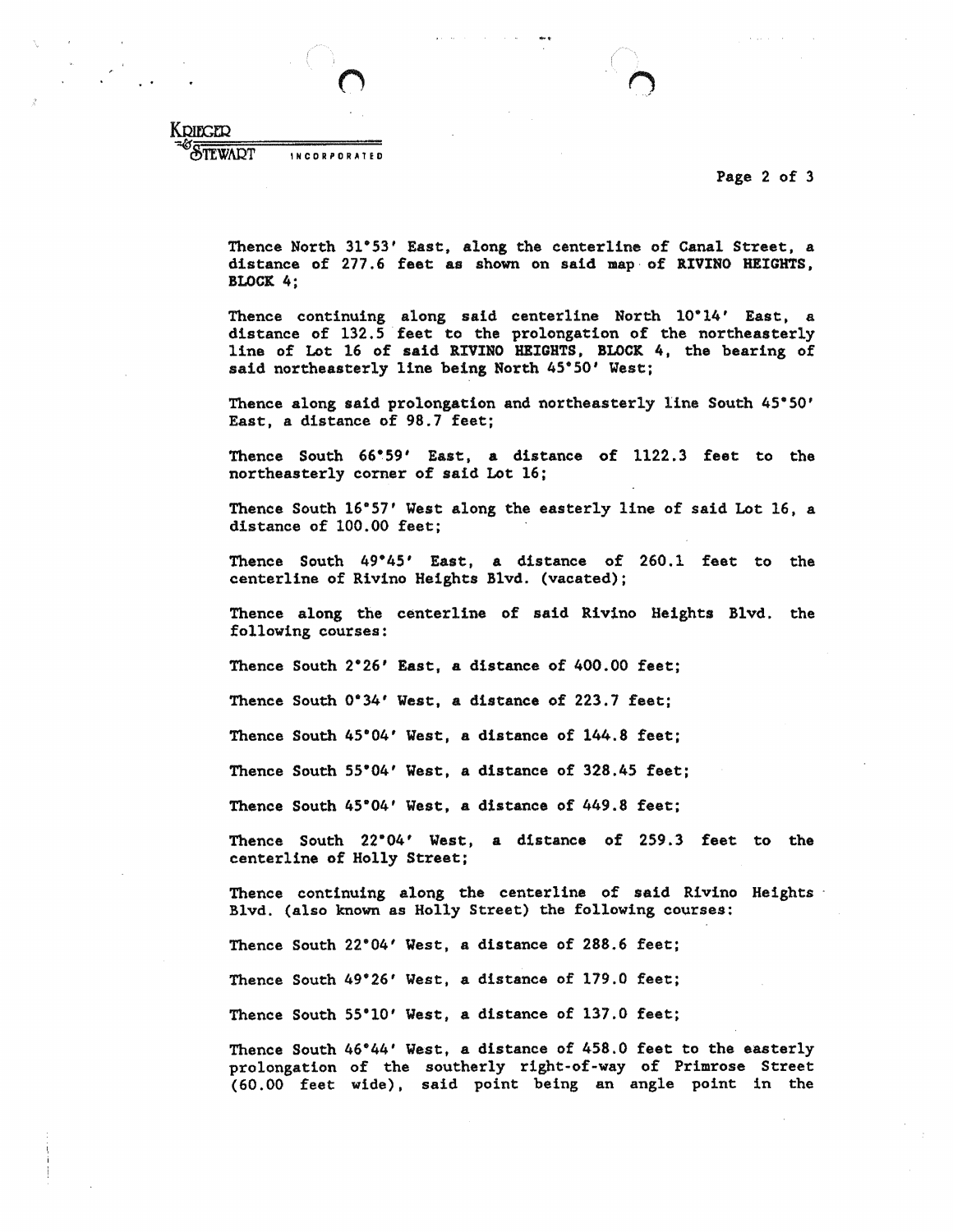KDIEGER

STEWART IIICORPORAIED

Page 3 of 3

centerline of said Rivino Heights Blvd. (also known as Holly Street);

Thence continuing along the centerline of said Rivino Heights Blvd. (also known as Holly Street) as shown on said RIVINO HEIGHTS, BLOCK 3, South 10°35' West, a distance of 2,679.00 feet to the southeast corner of Lot 5 of said RIVINO HEIGHTS, BLOCK 3, also being the centerline of Wilson Street and being on the existing RUBIDOUX COMMUNITY SERVICES DISTRICT boundary.

Thence North 89°49' West along said centerline of Wilson Street, a distance of 501.5 feet to the POINT OF BEGINNING.

Contains 204.02 acres, more or less.



 $\cdot$